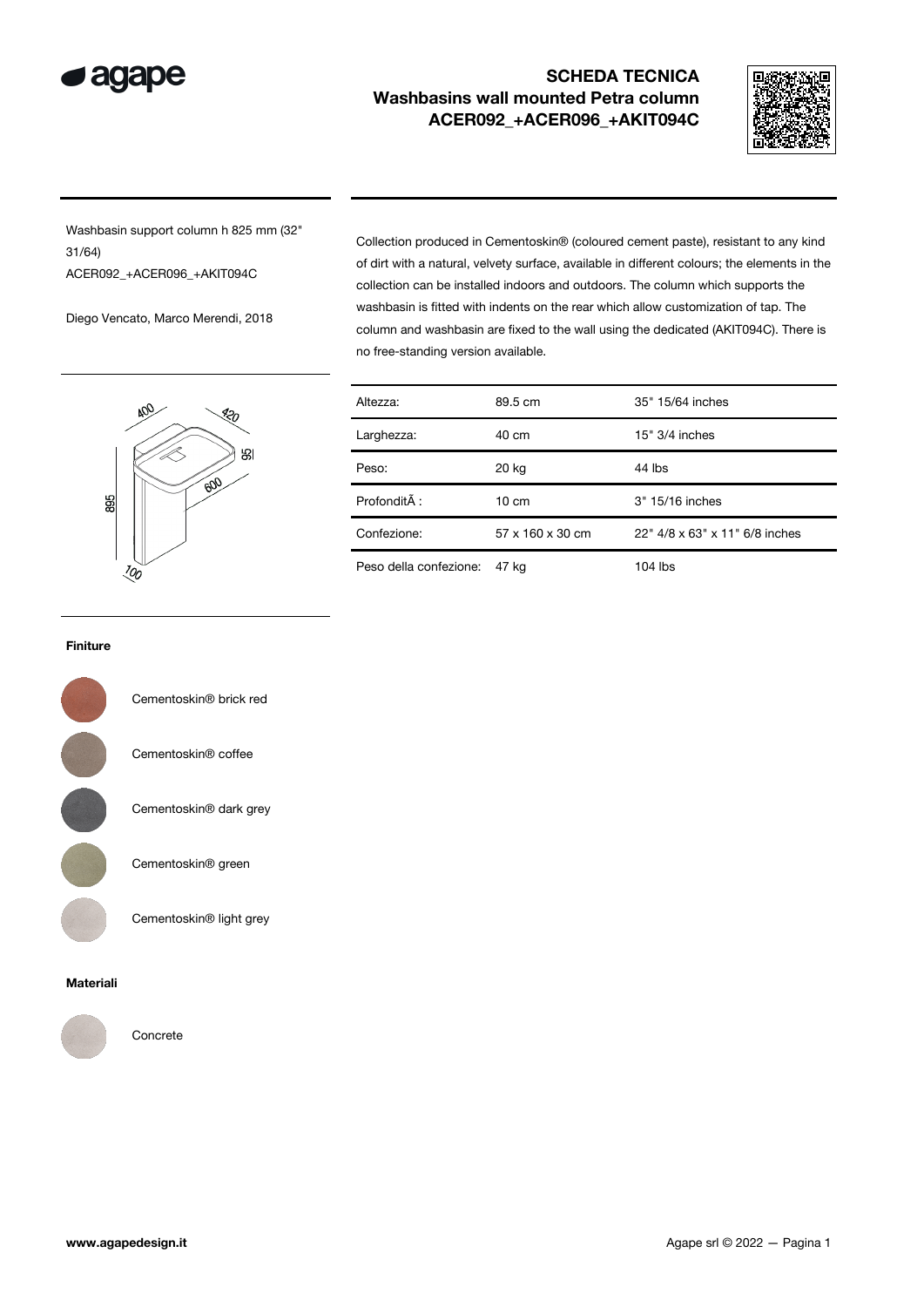

SCHEDA TECNICA Washbasins wall mounted Petra column ACER092\_+ACER096\_+AKIT094C



Main dimensions